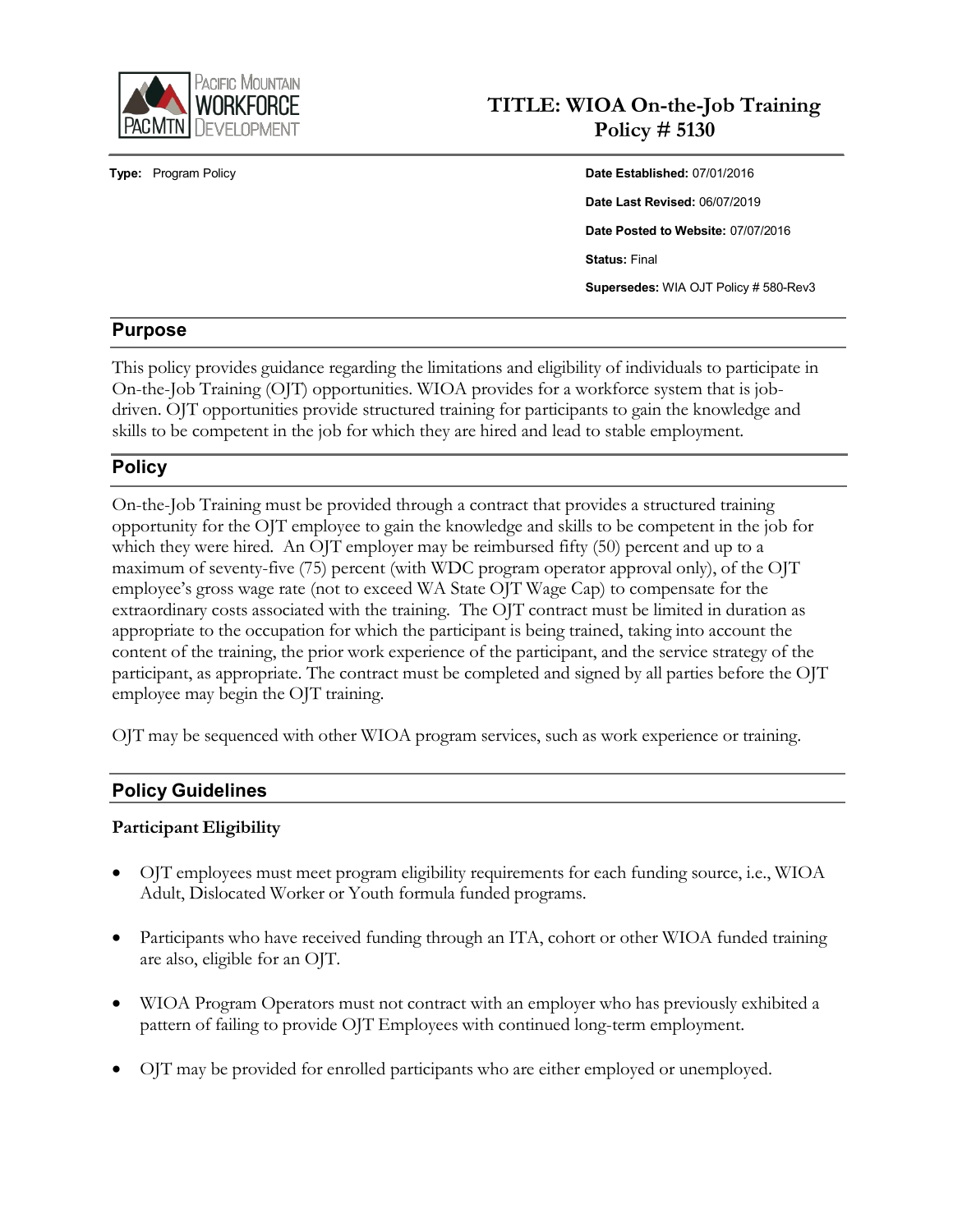OJT requirements for employed participants include:

- $\triangleright$  The employed participant must be currently earning less than eighty (80) percent or more of the participant's gross wage or income at the time of dislocation; and
- The OJT must provide training for the introduction of new technologies, new production or new service procedures; upgrading to new jobs that require additional skills; or other appropriate purposes; and
- $\triangleright$  The OJT position must provide an increase in wage, hours and/or benefits to make the participant self-sufficient.

OJT contracts may be written with employers in another area when a participant must relocate or commute in order to obtain employment. However, the WIOA Program Operator may set limitations as to what is reasonable in setting up and monitoring an out of area OJT. If an OJT will be located in another workforce development area, contact the nearest WorkSource as a courtesy.

# **Employer Eligibility**

- The OJT employer must be registered with the Internal Revenue Service (IRS) and have an account with the Washington State Employment Security Department for Unemployment Insurance and carry Workman's Compensation Insurance.
- The employer must be financially solvent and have an adequate payroll record keeping systems that tracks hours worked, gross pay, deductions and net pay.
- An OJT agreement will not displace any currently employed worker or alter current workers' promotional opportunities. Nor will an OJT agreement be made with an employer who has terminated any regular employee or otherwise reduced the workforce in order to hire OJT employees.
- No OJT agreement may be written with a company that has relocated (for the first 120 days after commencing operations), if the relocation has resulted in any employee job losses at the original location. To verify the relocation has not resulted in a loss of employment, WIOA program staff and the OJT employer must complete a Standardized Pre-Award Review.
- The employer must not have workers currently in a layoff status or be involved in a labor dispute.
- The OJT agreement must not impair existing contracts for services or collective bargaining agreements. When an OJT agreement would be inconsistent with a collective bargain, the appropriate labor organization and OJT employer must provide written concurrence before the OJT can begin. Additionally, the OJT agreement may not assist, promote nor deter union organizing.
- When an employer refers one of their employees (a reverse referral) to a WIOA program for On-the-Job Training, an OJT contract cannot be written until all of the program enrollment requirements are met.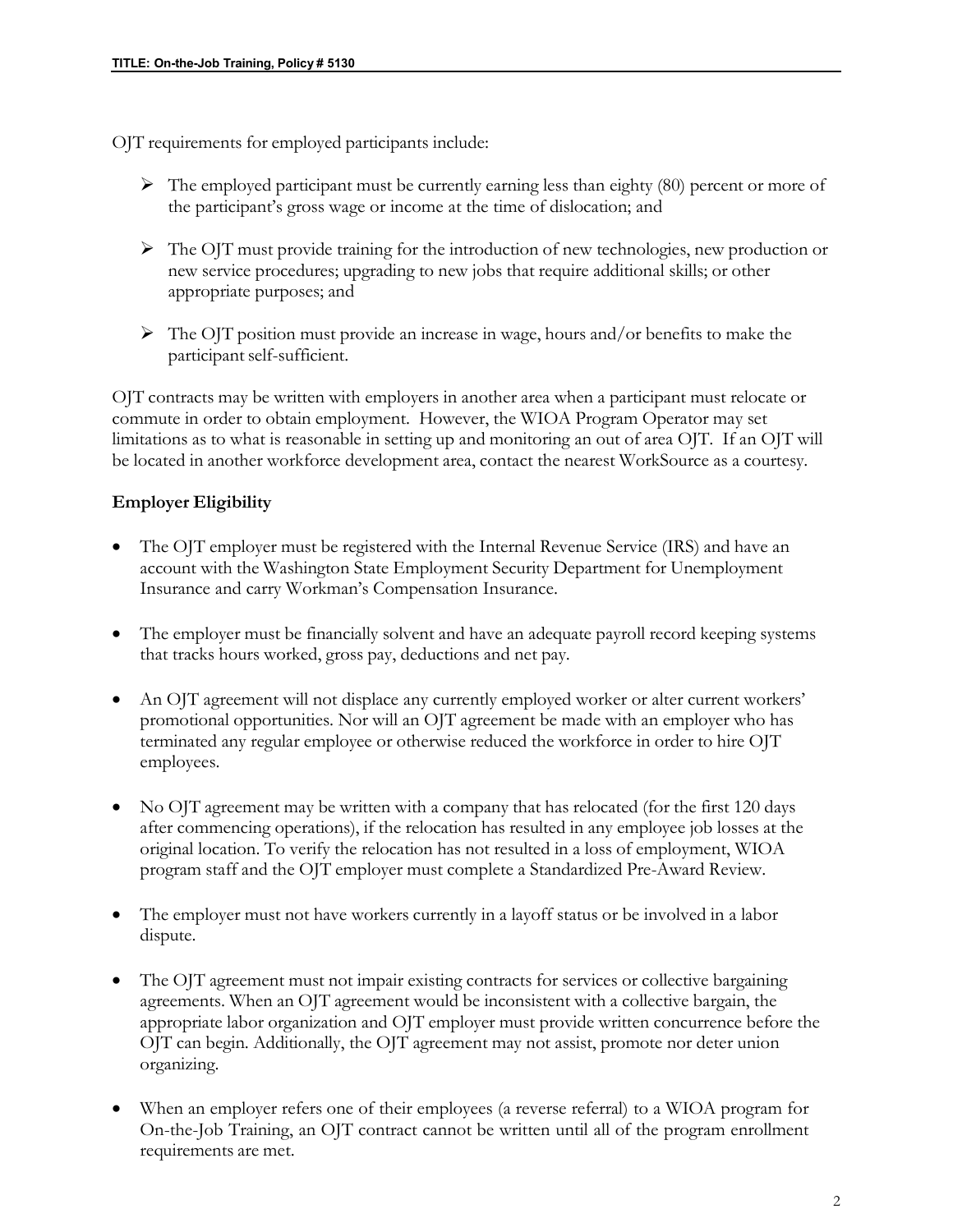- OJT employees may not work on the construction, maintenance or operation of any facility that is used for sectarian activities.
- The prospective OJT employer must meet the existing "pattern of failure" requirements.
- The Employer must not illegally discriminate in training or hiring practices because of race, color, sex, national origin, religion, disability, political beliefs or affiliations, or age.

#### **Demand for Occupation in Labor Market**

- OJT positions must be for jobs that are in demand in the local labor market.
- Supporting In-Demand verifying documentation must be included in the participant file with OJT contract.

The following should not be considered for OJT: (See waiver information for exceptions.)

- Jobs that are entry-level and require minimal training;
- Jobs where the principle source of income is tips, commissions or piecework;
- Jobs that are intermittent or seasonal in nature;
- Jobs shown as in decline on the Demand/Decline List.

#### **Guidance on Providing OJT in Religious Organizations**

The state and DOL have interpreted TEGL 1-05 – "…Changes to Religion-Related Regulations Governing Recipients of DOL Support…" to allow OJT in religious organizations when the participant is offered at least one option to which the participant has no religious objection (genuine and independent private choice). As with any OJT, the religious organization must adhere to all provisions of this policy including being able to effectively train the participant and have the ability to hire the participant upon successful completion of the OJT. Programs must document that the participant has been offered at least one option to which he/she has no religious objection and that the participant is making a genuine and independent private choice to accept the OJT. The one page justification is then filed with the OJT Contract and a case note is entered to acknowledge this issue and filing of the justification.

#### **The OJT Contract**

Every OJT opportunity will include a contract (agreement) with the OJT employer and a Training Plan for the employee. The contract must include the requirements of WIOA rules and regulations; the occupation, skills and competencies to be learned; and the length of time the training will be provided.

Refer to OJT Procedure Document #5130P - for the approved sample OJT contract/agreement, including all necessary training and evaluation forms referenced in this policy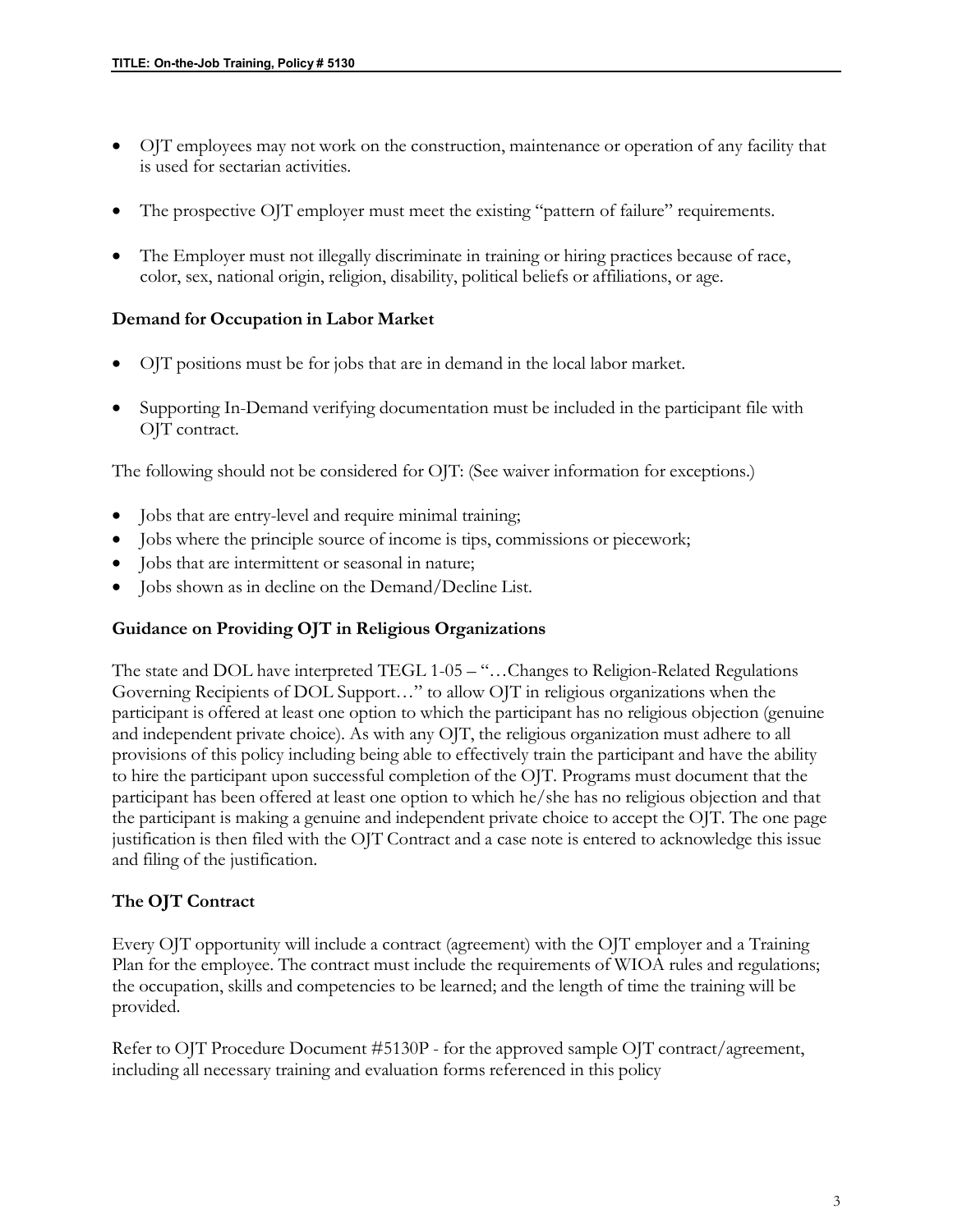#### **Cost Per Participant**

OJT Contracts may not exceed a total reimbursement amount of fifty (50) percent and up to seventy-five (75) percent (with pre-approval) of the maximum gross wage rate of \$29.85 (WA State OJT Wage Cap). The OJT duration may not exceed twenty-six (26) weeks or 1,040 hours. PacMtn may increase the amount of the reimbursement to an amount of up to seventy-five (75) percent of the wage rate after taking in to account the following factors:

- The characteristics of the participant(s) with an emphasis on barriers to employment.
- The size of the employer with an emphasis on small businesses (i.e., employers with fewer than 250 employees);
- The quality of employer-provided training (e.g., an industry-recognized credential, advancement opportunity);
- The number of participants the employer agrees to sponsor;
- The wage and benefit level of the participant (both during and after completion of the OJT);
- The OJT position is an in-demand occupation as determined by ESD labor market information;
- The OJT employer is:
	- $\triangleright$  in an "in-demand" industry as defined by WIOA Section 3(23) and determined by ESD labor market information; or
	- in a "balanced" industry as determined by ESD labor market information; or
	- $\triangleright$  in a "declining" industry, but there are compelling reasons (e.g., evidence of long-term viability of the employer) justifying reimbursement above 50 percent.
- The employer is current in unemployment insurance and workers' compensation taxes, penalties, and/or interest or related payment plan.

The specific factors used when deciding to increase the wage reimbursement levels above 50 percent up to 75 percent must be documented.

WIOA participants who have utilized the maximum allowed under the most current ITA Policy may, also, qualify for up to \$4,000.00 for an OJT.